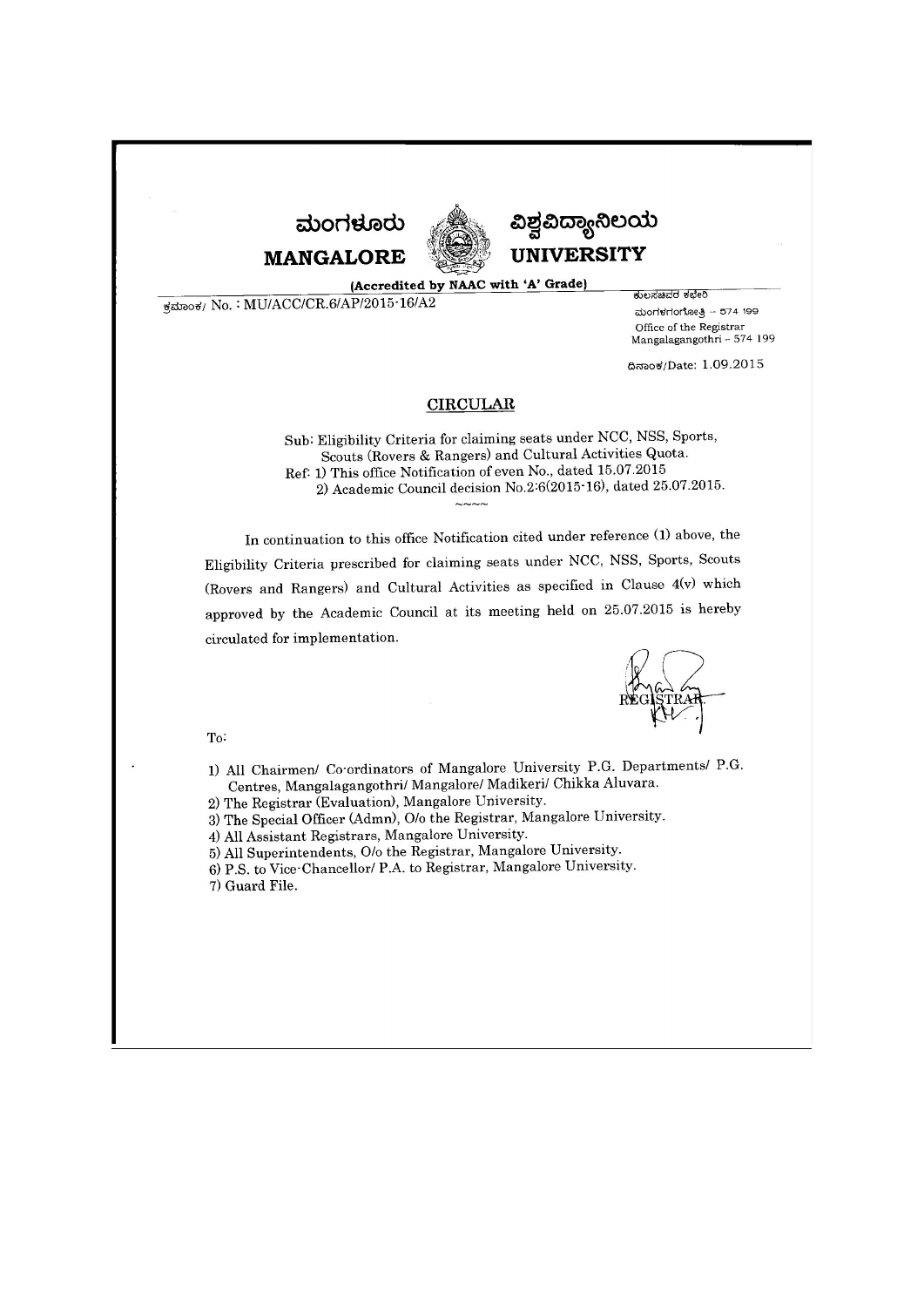# MANGALORE UNIVERSITY

## Eligibility Criteria for claiming seats under NCC, NSS, Sports, Scouts(Rovers & Rangers) and Cultural Activities Quota

## **I. N.C.C.:**

1. Candidates who possess N.C.C. 'C' Certificate

OR

The candidates who possess NCC "B' Certificate and who have participated in one of the following Camps conducted by the Directorate General of NCC, New delhi from Karnataka.

| a)         | Republic Day          | Independence Day Camp. |
|------------|-----------------------|------------------------|
| $_{\rm c}$ | Basic Leadership Camp | Sainik Camp            |

#### **II. N.S.S:**

The names of NSS volunteers have to be taken from the previous three consecutive NSS lists published by the University in this regard.

#### **III. SPORTS**

Criteria for claiming seats under Sports Quota according to the following order of preferences.

- 1. Candidates who have represented the country at the International sports competitions conducted by the recognised organisations.
- 2. Candidates who have represented the University at the National/All India Inter University competitions conducted by the recognised organisations.
- 3. Candidates who have represented the University at the Inter University/State competitions conducted by the recognised organisations.
- 4. Candidates who have represented the University at the State Championship conducted by the recognised organisations.

Note: Marks matrix for the selection of the candidates under above quota is as per Annexure-A

## **IV. SCOUTS (ROVERS & RANGERS)**

#### ROVERS AND RANGERS

- A. Rashtrapathi Rover certificate/ Rashtrapathi Ranger certificate /International camp
- B. Rover/ranger : Nipun Exam Certificate + national level camp +State level camp
- C. Rover/ranger : Nipun Exam Certificate + national level camp
- D. Rover/ranger : Nipun Exam Certificate + State level camp
- E. Rover/ranger : Nipun Exam Certificate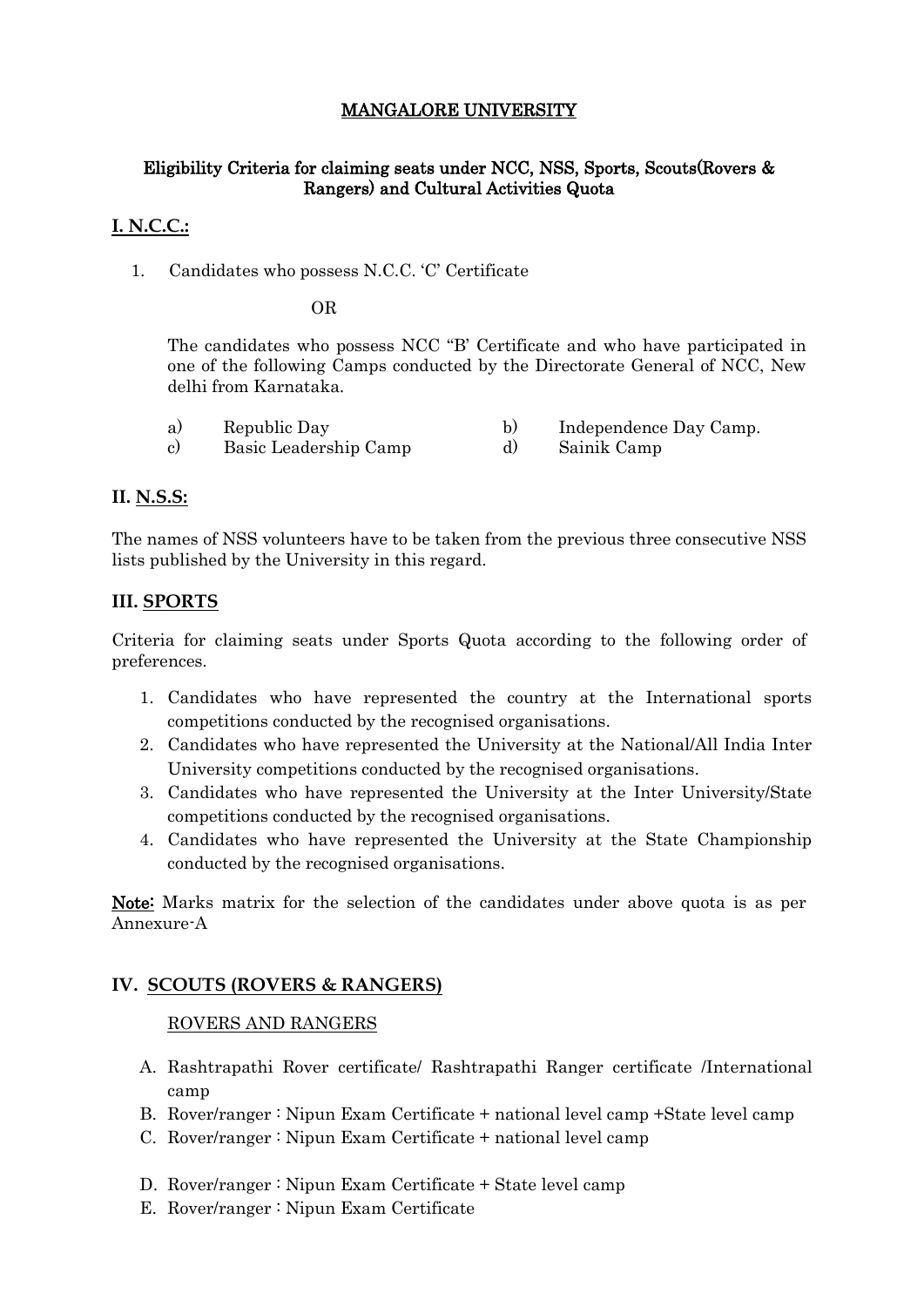- F. Rover/ranger : Praveen Exam Certificate+ national level camp +State level camp
- G. Rover/ranger : Praveen Exam Certificate+ national level camp
- H. Rover/ranger : Praveen Exam Certificate+ State level camp
- I. Rover/ranger : Praveen Exam Certificate
- J. Rover/ranger : National level camp/ certificate
- K. Rover/ranger : State level camp/ certificate
- L. Rover/ranger : District level camp/ Rally/ camporee
- M. Rover/ranger : Earning Proficiency badge certificate at the unit/crew/team level in the college

(Nipun exam is being replaced by Rajya Puraskar and Praveen Exam is being replaced by Nipun Exam with effective from 2015 in rovers and rangers section)

# In the absence of any candidate with above qualification or certificate, Scouts and Guides or cubs and bulbuls with following criteria may be considered for selection

# SCOUTS & GUIDES/ CUBS AND BULBULS

- A. Rashtrapathi Scout certificate/ Rashtrapathi Guide certificate /International camp
- B. Scouts/Guides: Rajya Puraskar Certificate + national level camp +State level camp
- C. Scouts/Guides: Rajya Puraskar Certificate + national level camp
- D. Scouts/Guides: Rajya Puraskar Certificate + State level camp
- E. Scouts/Guides: Rajya Puraskar Certificate
- F. Scouts/Guides: Tritiya sopan
- G. Scouts/Guides: Dwitiya sopan
- H. Scouts/Guides: Earning any Proficiency badge certificate
- I. Cubs: Chaturth Charan; Bulbul: Heerakh Pankh

Boys section: Rover/Scout/cub Girls section: Ranger/Guide/bulbul

# **V. CULTURAL ACTIVITIES**

Criteria for claiming seats under Cultural Quota according to the following order of preferences.

- 1. Candidates who have represented the country at the International Cultural competitions conducted by the recognised organisations.
- 2. Candidates who have represented the University at the National/All India Inter University Cultural competitions conducted by the recognised institutions.
- 3. Candidates who have represented the University at the South Zone Inter University competitions organised by the recognised institutions.

Note: Marks matrix for the selection of the candidates under above quota is as per Annexure-B

 Sd/- Registrar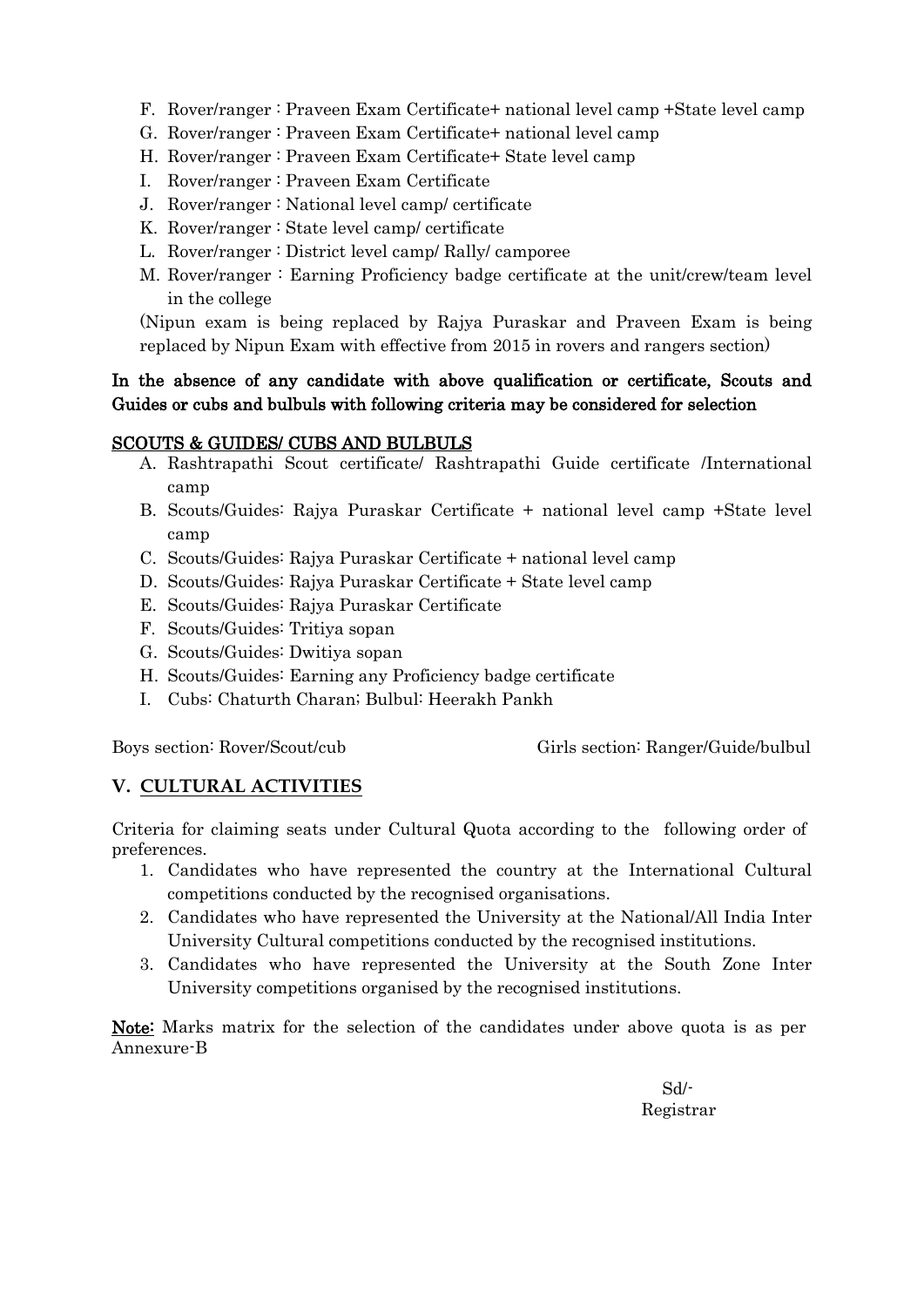# **ANNEXURE - A**

|  |                         |  |  | Marks Matrix for sports quota admission to the P.G. Courses with effect from the |  |
|--|-------------------------|--|--|----------------------------------------------------------------------------------|--|
|  | academic year 2015 -16. |  |  |                                                                                  |  |

| Priority No. | <b>Order for Selection of Candidates</b>                                                                                                   | <b>Marks</b><br>100 |
|--------------|--------------------------------------------------------------------------------------------------------------------------------------------|---------------------|
| 01           | Representing India in approved World Competitions/<br>Olympics and Winning First Place                                                     | 100                 |
| 02           | Representing India in approved World Competitions/<br>Olympics and Winning Second Place                                                    | 99.5                |
| 03           | Representing India in approved World Competitions/<br>Olympics and Winning Third Place                                                     | 99                  |
| 04           | Representing India in World University Games and<br><b>Winning FirstPlace</b>                                                              | 98                  |
| 05           | Representing India in World University Games and<br><b>Winning Second Place</b>                                                            | 97.5                |
| 06           | Representing India in World University Games and<br><b>Winning Third Place</b>                                                             | 97                  |
| 07           | Representing India in Common Wealth Games/Asian Games<br>and winning First Place                                                           | 96                  |
| 08           | Representing India in Common Wealth Games/Asian Games<br>and winning Second Place                                                          | 95.5                |
| 09           | Representing India in Common Wealth Games/Asian Games<br>and winning Third Place                                                           | 95                  |
| 10           | Representing India in Common Wealth/Asian Championships<br>and winning First Place                                                         | 93                  |
| 11           | Representing India in Common Wealth/Asian Championships<br>and winning Second Place                                                        | 92.5                |
| 12           | Representing India in Common Wealth/Asian Championships<br>and winning Third Place                                                         | 91                  |
| 13           | Representing India in Approved World Competitions for Juniors<br>and winning First Place                                                   | 90                  |
| 14           | Representing India in Approved World Competitions for Juniors<br>and winning Second Place                                                  | 89.5                |
| 15           | Representing India in Approved World Competitions for Juniors<br>and winning Third Place                                                   | 89                  |
| 16           | Representing India in World School Games and winning<br><b>First Place</b>                                                                 | 87                  |
| 17           | Representing India in World School Games and winning<br><b>Second Place</b>                                                                | 86.5                |
| 18           | Representing India in World School Games and winning<br><b>Third Place</b>                                                                 | 86                  |
| 19           | Representing India in Approved World Competitions/Olympics                                                                                 | 82                  |
| 20           | Representing India in Common Wealth Games/Asian Games                                                                                      | 80                  |
| 21           | Representing India in the Asian School Games and Asian<br>Common Wealth Championships for Junior/Youths and winning<br><b>First Place</b>  | 79                  |
| 22           | Representing India in the Asian School Games and Asian<br>Common Wealth Championships for Junior/Youths and winning<br><b>Second Place</b> | 78.5                |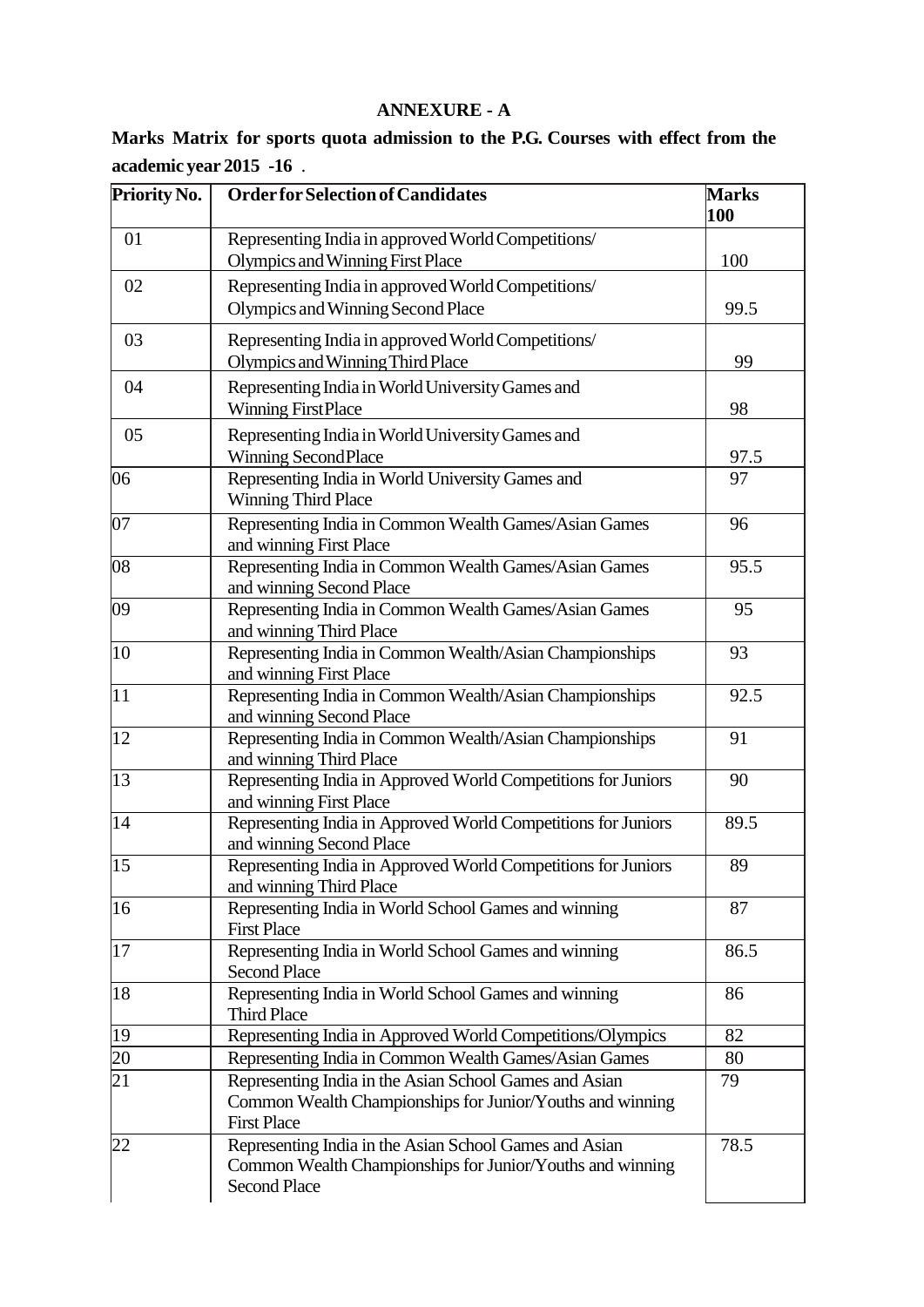| 23 | Representing India in the Asian School Games and Asian<br>Common Wealth Championships for Junior/Youths and winning<br><b>Third Place</b> | 78   |
|----|-------------------------------------------------------------------------------------------------------------------------------------------|------|
| 24 | Representing India in Common Wealth/Asian Championships                                                                                   | 77   |
| 25 | Representing India in World University Games                                                                                              | 76   |
| 26 | Representing India in Approved World Competitions for Juniors                                                                             | 75   |
| 27 | Representing India in World School Games                                                                                                  | 74   |
| 28 | Representing India in the Asian School Games and Asian/<br>Common Wealth Championships for Juniors/Youth                                  | 73   |
| 29 | Representing India in SAF Games and winning First Place                                                                                   | 70   |
| 30 | Representing India in SAF Games and winning Second Place                                                                                  | 69.5 |
| 31 | Representing India in SAF Games and winning Third Place                                                                                   | 69   |
| 32 | Representing India in SAF Championships and winning<br><b>First Place</b>                                                                 | 68   |
| 33 | Representing India in SAF Championships and winning<br>second place                                                                       | 67   |
| 34 | Representing India in SAF Championships and winning<br><b>Third Place</b>                                                                 | 66   |
| 35 | Representing India in the SAF Games                                                                                                       | 65   |
| 36 | Representing India in the Asia Pacific Championship<br>and winning First Place                                                            | 64.5 |
| 37 | Representing India in the Asia Pacific Championship<br>and winning Second Place                                                           | 64   |
| 38 | Representing India in the Asia Pacific Championship<br>and winning Third Place                                                            | 63.5 |
| 39 | Representing India in the SAF Championships for Juniors/<br>Youths and winning First Place                                                | 63   |
| 40 | Representing India in the SAF Championships for Juniors/<br><b>Youths and winning Second Place</b>                                        | 62.5 |
| 41 | Representing India in the SAF Championships for Juniors/<br>Youths and winning Third Place                                                | 62   |
| 42 | Representing India in the Asia Pacific Championships                                                                                      | 61.5 |
| 43 | Representing India in the SAF Championship                                                                                                | 61   |
| 44 | Representing Karnataka State/Indian University in National<br>Championships for Men/Women/National Games and winning<br>the First Place   | 60   |
| 45 | Representing Karnataka State/Indian University in National<br>Championships for Men/Women/National Games and winning<br>the Second Place  | 59   |
| 46 | Representing Karnataka State/Indian University in National<br>Championships for Men/Women/National Games and winning<br>the ThirdPlace    | 58   |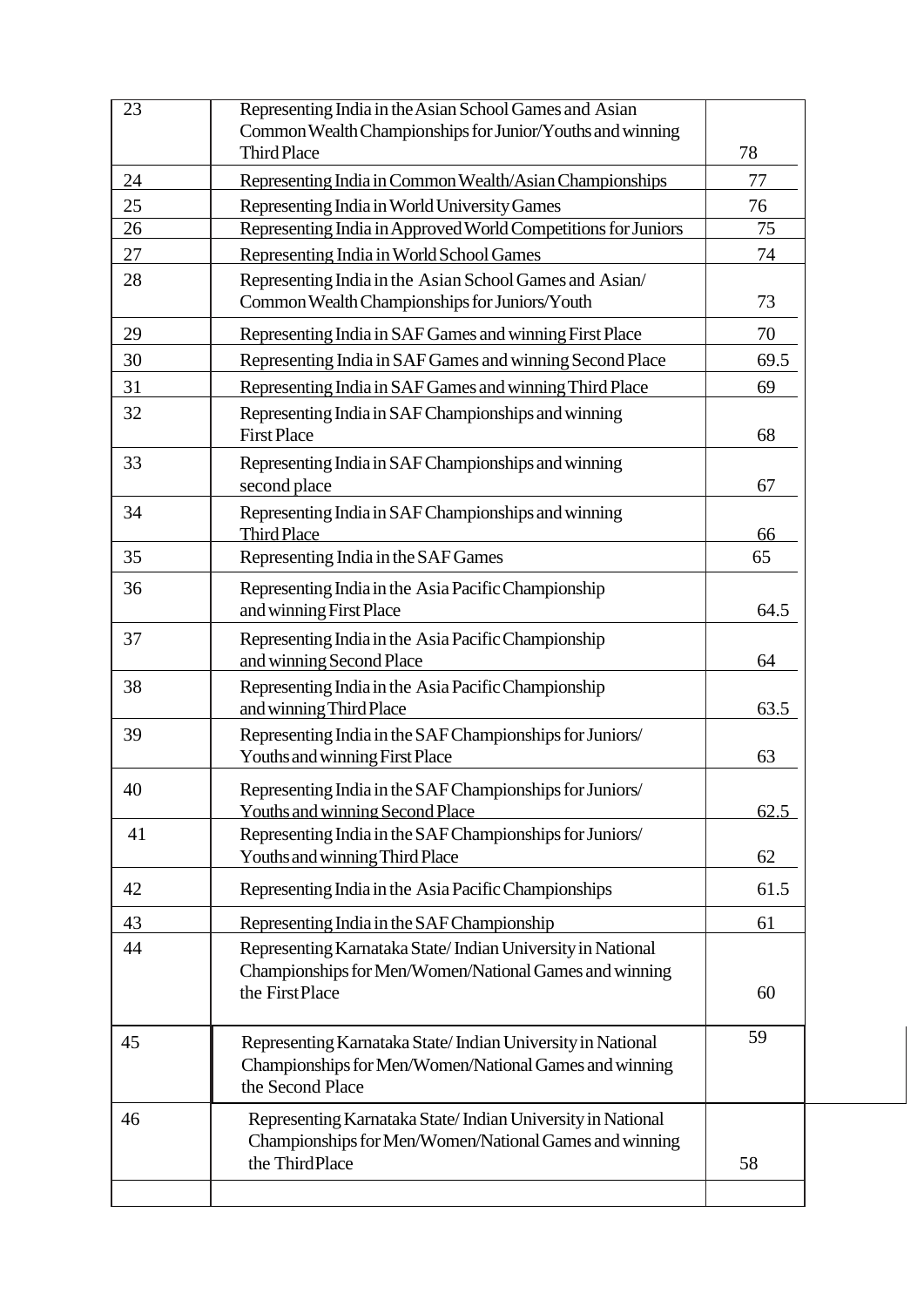| 47 | Representing a University in All India<br>Inter University competitions and winning First Place                     | 57       |
|----|---------------------------------------------------------------------------------------------------------------------|----------|
| 48 | Representing a University in All India<br>Inter University competitions and winning Second Place                    | 56       |
| 49 | Representing a University in All India<br>Inter University competitions and winning Third Place                     | 55       |
| 50 | Representing Karnataka State/Indian University in The National<br>Championship for Men/Women National Games         | 51       |
| 51 | Representing Indian University in South Zone Inter-University<br>Championship and winning First Place               | 50       |
| 52 | Representing Indian University in South Zone Inter-University<br>Championship and winning Second Place              | 49       |
| 53 | Representing Indian University in South Zone Inter-University<br>Championship and winning Third Place               | 48       |
| 54 | Selection to Mangalore University team as a member                                                                  | 47       |
| 55 | Representing State in All India Women's Championship and<br>winning First Place                                     | 46       |
| 56 | Representing State in All India Women's Championship and<br>winning SecondPlace                                     | 45       |
| 57 | Representing State in All India Women's Championship and<br>winning Third Place                                     | 44       |
| 58 | Representing State in All India Rural Sports and winning<br><b>First Place</b>                                      |          |
| 59 | Representing State in All India Rural Sports and winning<br><b>Second Place</b>                                     | 43<br>42 |
| 60 | Representing State in All India Rural Sports and winning<br><b>Third Place</b>                                      | 41       |
| 61 | Representing State in All India Women's Championships<br>Representing State in All India Rural Sports Championships | 40       |